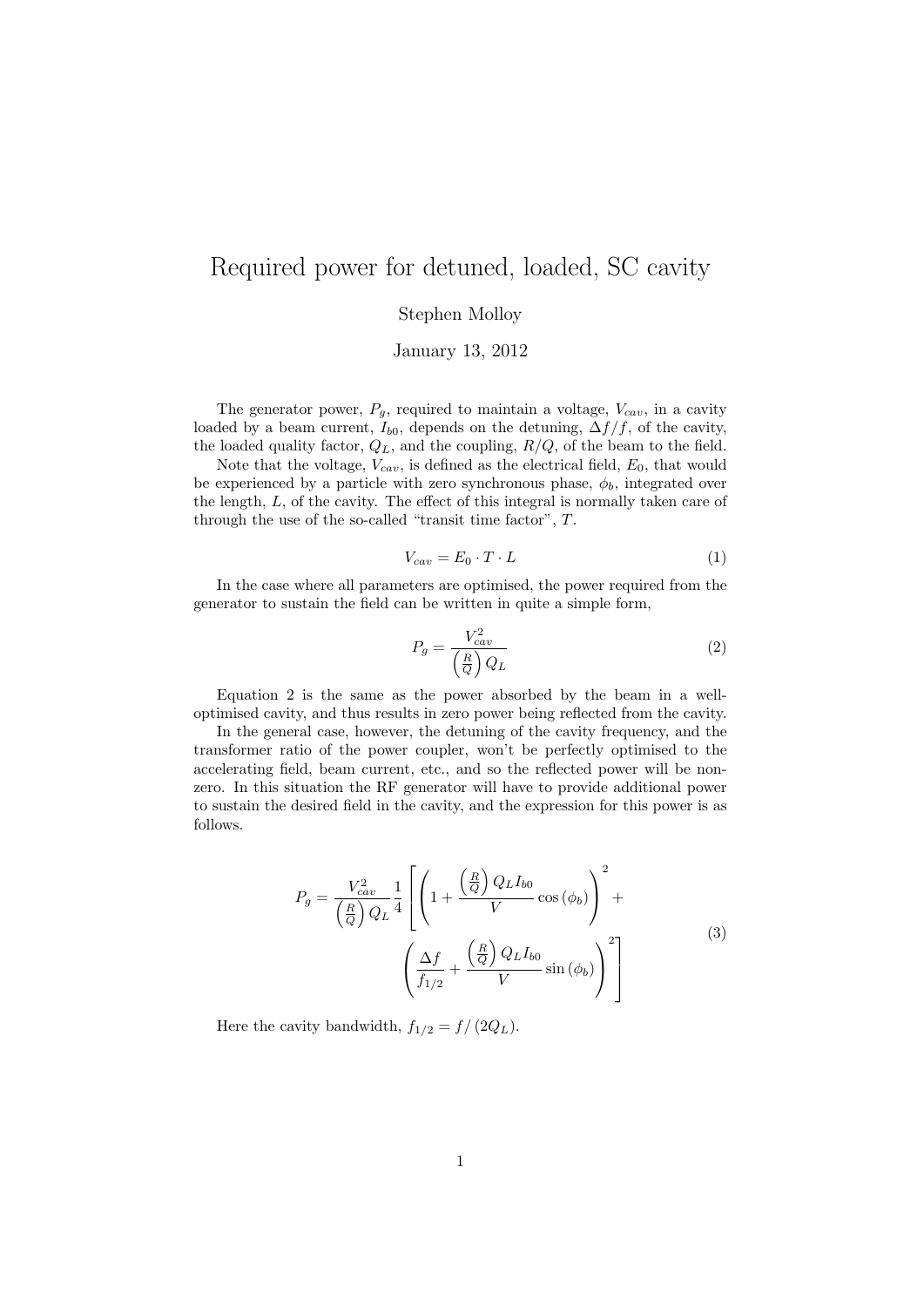## Discussion

The optimal value of the coupling,  $Q_L$ , can be shown to be,

$$
Q_{Lopt} = \frac{V}{\left(\frac{R}{Q}\right)I_{b0}\cos\left(\phi_b\right)}\tag{4}
$$

Substituting equation 4 into 3, and using the definition of the cavity bandwidth,  $f_{1/2}$ , leads to the following,

$$
P_g = \frac{V_{cav}^2}{\left(\frac{R}{Q}\right)Q_L}\frac{1}{4}\left[\left(1 + \frac{Q_L}{Q_{Lopt}}\right)^2 + \left(2Q_L\frac{\Delta f}{f} + \frac{Q_L}{Q_{Lopt}}\tan\left(\phi_b\right)\right)^2\right] \tag{5}
$$

It can be shown that the optimal value for the detuning is as follows,

$$
\frac{\Delta f_{opt}}{f} = -\frac{\tan\left(\phi_b\right)}{2Q_L} \tag{6}
$$

Substituting equation 6 into 5 leads to the following,

$$
P_g = \frac{V_{cav}^2}{\left(\frac{R}{Q}\right)Q_L}\frac{1}{4}\left[\left(1 + \frac{Q_L}{Q_{Lopt}}\right)^2 + \left(2Q_L\frac{\Delta f}{f}\left(1 - \frac{Q_L}{Q_{Lopt}}\frac{\Delta f_{opt}}{\Delta f}\right)\right)^2\right] \tag{7}
$$

Equation 7 shows more clearly that the corrective factor depends on how closely the cavitiy parameters match the optimal set. In particular, it is clear that setting,  $Q_L = Q_{Lopt}$ , and,  $\Delta f = \Delta f_{opt}$  leads to equation 2 as required.

## Optimal detuning for a non-optimal coupler.

While it would be prohibitively expensive to alter each coupler in a linac to be correctly optimised, it is relatively simple to adjust the frequency detuning of each of the cavities to minimise the reflected power.

Holding the coupling constant,  $Q_L$ , it is possible to differentiate equation 3 to determine the optimal detuning for each cavity.

Defining,

$$
f_d \equiv \frac{\Delta f}{f_{1/2}}\tag{8}
$$

$$
\frac{dP_g}{df_d} = \frac{1}{2} \frac{V_{cav}^2}{\left(\frac{R}{Q}\right) Q_L} \left( f_d + \frac{\left(\frac{R}{Q}\right) Q_L I_{b0}}{V_{cav}} \sin\left(\phi_b\right) \right) \tag{9}
$$

Setting equation 9 to zero, the optimal detuning,  $f_{dopt}$ , is found.

$$
f_{dopt} = -\frac{\left(\frac{R}{Q}\right)Q_L I_{b0}}{V} \sin\left(\phi_b\right) \tag{10}
$$

Substituting the definitions of  $f_d$  and  $f_{1/2}$ , results in the final value for the desired detuning frequency.